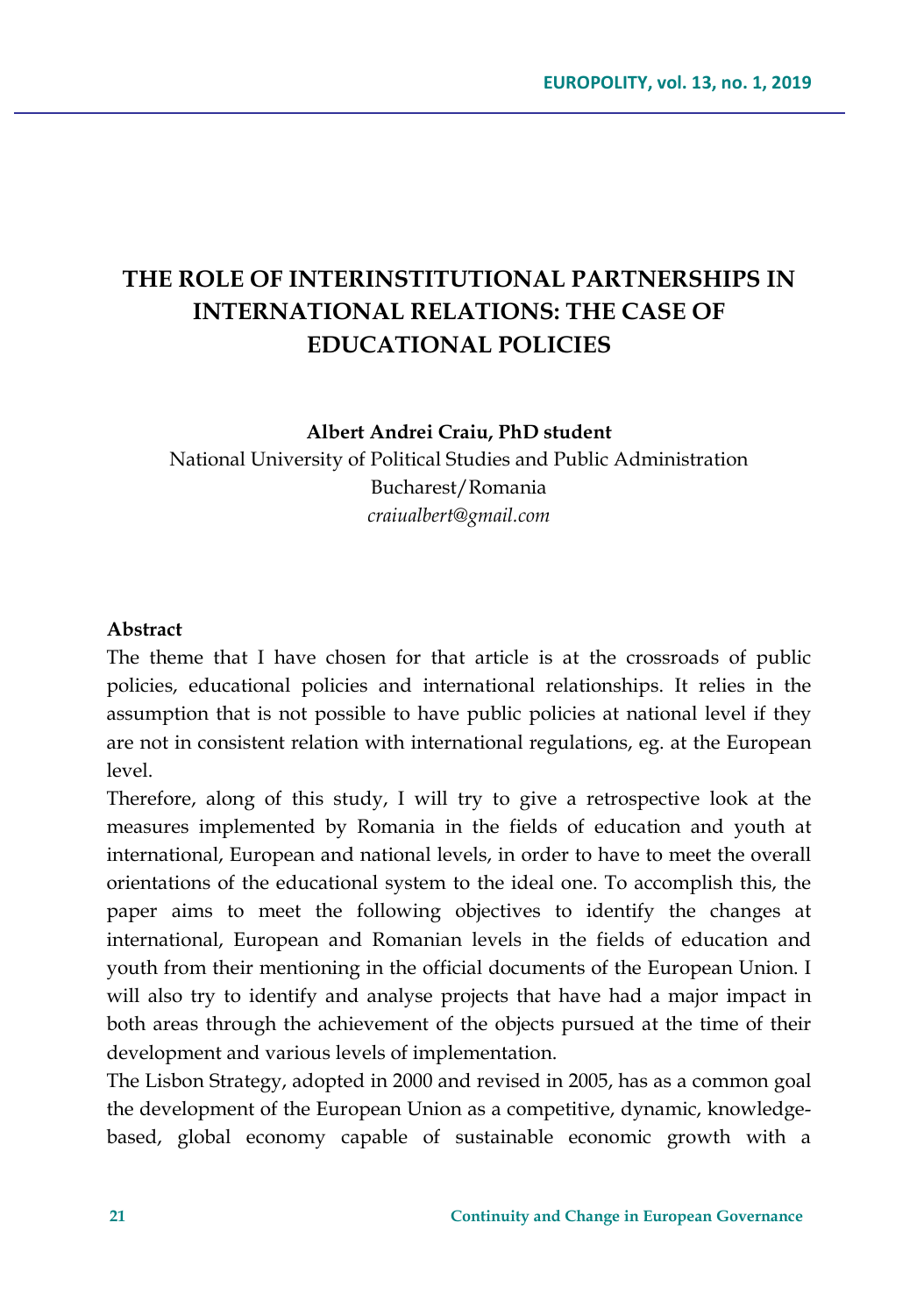significant increase in the number and quality of jobs available work, as well as greater social cohesion. The education objectives provided for a substantial increase in public spending in this area, the promotion of lifelong learning, the adaptation of basic skills to the needs of the knowledge society, and better recognition of qualifications. With the 2005 Lisbon Strategy Review, education and training have been among the priority areas of the European Union, emphasizing once again the importance of developing human capital as the main asset of Europe.

This is one of the European orientations for policy in education. I will try to find and explain in this article some international directions for policy in education. I will also try to talk about which are the main issues of international education, among which an interesting subject is that of equality of educational opportunities.

#### **Keywords**

Education**,** educational policy**,** Erasmus programme, international relationships**,**  interinstitutional partnerships**,** public policies

## **1.INTRODUCTION: EDUCATION, AS THE KEY FOR SOCIAL CHANGE**

Education is that human action that influence, thers behaviour, faster personalities and creates a direction of social development. Over time, more philosophers, writers and visionaries have defined education according to the period in which they lived and knew it. At the same time, education is directly related to culture, and this is essential for those who have tried to define it. To mention only the definition of Plato, who says "education is the art of shaping" good skills or developing native skills for the virtues of those who have them", modern states gives a key role of education in overall development and social chance processes. This is particularly the case for Romania, an European Union member facing multiple challenges and asking at a succesfull integration with the European legislation.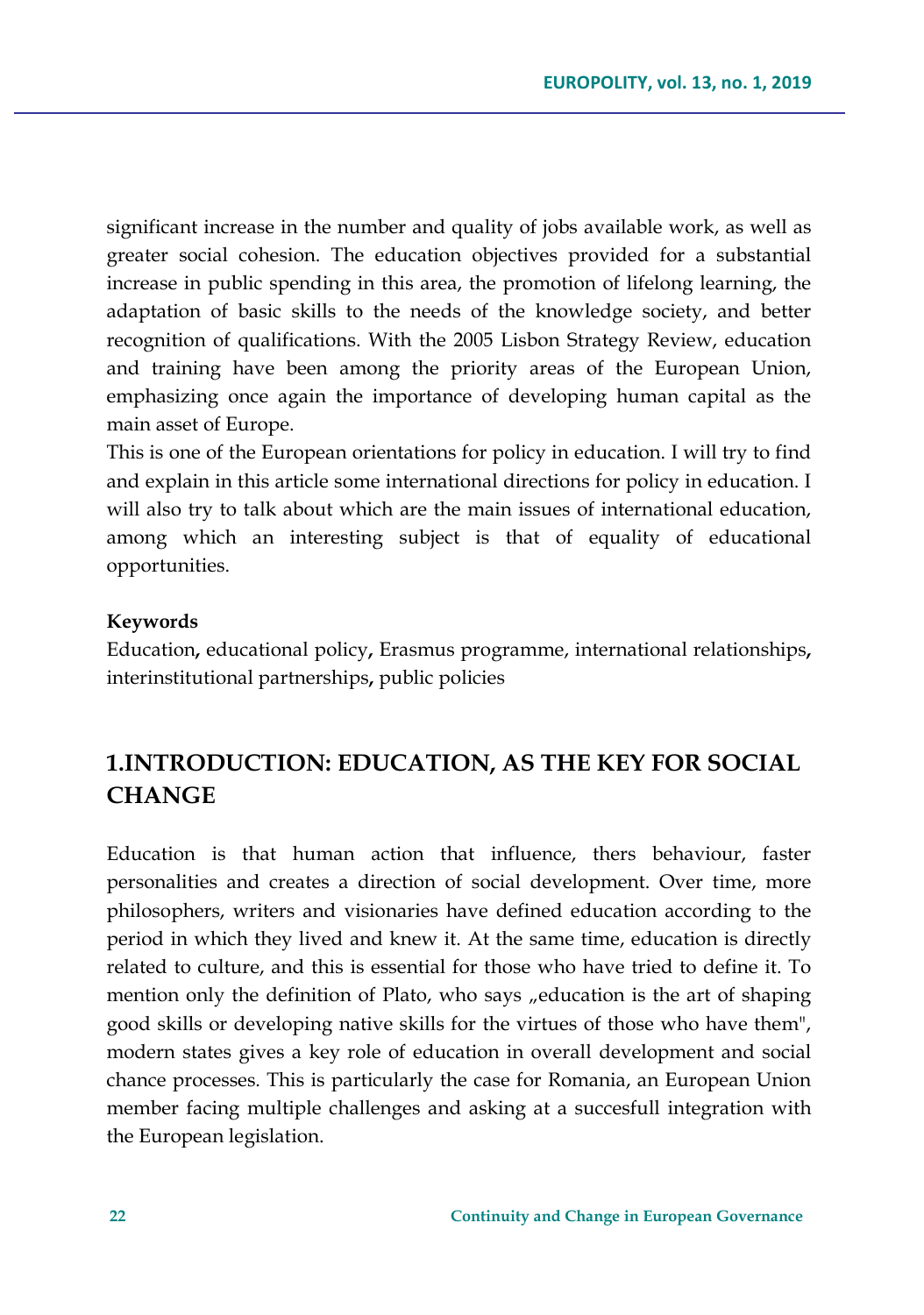In this request, National Education Law no. 1/2011 provides the legal framework for exercising the fundamental right to education under the authority of the Romanian state. The law regulates the structure, functions, organization and functioning of the education system. It is a basic reference for all efforts devoted to human capital development and social chances. At the same time, we can also analyse it as a document of government educational policy. It is essential that public and educational policies stem from a partnership with civil society, representative associations and trade unions.

An interesting indicator is represented by the evolution of the state's role in the management of educational problems. Prior to 1989, the state party and its ideology held the absolute monopoly on educational institutions, which were state property, without acknowledging the contributions of other stakeholders. In fact, education was an instrument of mass indoctrination, taking into account the fact that teachers and pupils were not free to choose the learning methods or the content of the school curriculum, and after graduation, the students were obliged to engage in jobs designated by the state.

Any transition period, by its evolutionary nature, involves a starting point, a target and a duration. The first and second components are quite precise; the first is the abolition of the totalitarian regime through the 1989 revolution, and in terms of objectives, it is easy to understand that it is aimed at achieving a democratic state and a market economy. The last component and maybe the one that has the decisive role in embracing the largest political population in the population depends on the real circumstances of different states. Thus, in a comparative analysis, Dariusz K. Rosati (1998) estimated the duration of the post-communist transition to about 10 years for the Czech Republic and Slovenia and about 60 years for Romania and Bulgaria (Rosati 1998).

#### 1.2 Overview of the Romanian education.

To understand the challenges and the recent efforts by the Romanian society i will make use of some comparable statistical indicators. This will help us to have a clearer picture of the Romanian educational system within a wider context.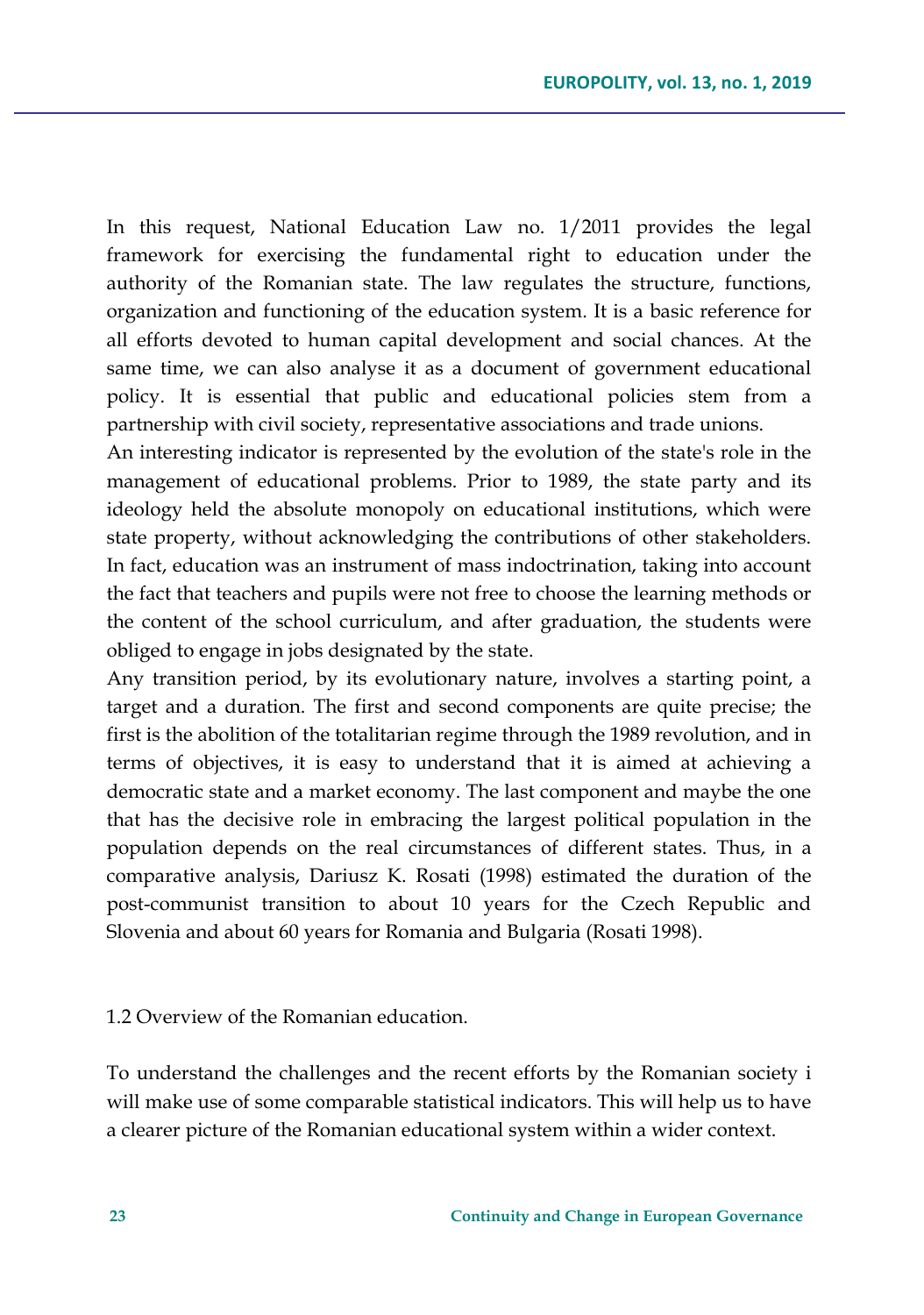The share of education spending in total public spending is about 5% in the EU-27 (the highest level being in Denmark, 7%), while in Romania this percentage is below 3%.

Most students in Central and Eastern Europe are enrolled in public education institutions (more than 98% in Romania, Lithuania and Croatia), although between 2000 and 2009, the percentage of pupils studying in private institutions doubled in these countries. On average, 14% of pupils in primary, secondary and high school education are enrolled in private education institutions in the EU-27 (the highest percentage being in Belgium, more than 40% in Spain and France being 21%, and in the UK 15.8%).

The birth rate in the European Union has a downward trend, materialized in the number of the school population. Compared with the demographic decline in Western Europe (with an average fertility rate of 1.5), eastern European countries do not help to improve the overall demographic balance as they face their own decline (the average fertility rate is 1.3) aggravated by massive migration, especially among the young population (The European Semester).

The share of the 18-24 years old population with average education is, on average, 10% for the EU-27, with large variations in Central and Eastern Europe: 4.8% in Slovenia and the Czech Republic, compared to 19, 5% in Latvia, 21% in Bulgaria and 23.3% in Romania.

The average duration of formal education in Eastern European countries is slightly below the EU-27 average around 17.2 years.

The percentage of scientists and engineers trained in higher education institutions in Central and Eastern Europe (CEE) is similar to the average in Western Europe, around 10%, but at least 1/3 of those in Eastern European countries emigrate.

Foreign students enrolled in tertiary education (ISCED 5 and 6), as a percentage of total pupils, are much lower in Central and Eastern Europe: 0.1% in Bulgaria and Latvia, 0.2% in Slovenia and Estonia, compared to 2.3% EU average.

Eastern European countries are less prepared for multiculturalism: in 2010, the proportion of the population born abroad was between 10% and 20% in the EU-27, but below 2% in the CEE. Instead, ECE young people, in particular as a means of academic mobility and emigration, are making more efforts to learn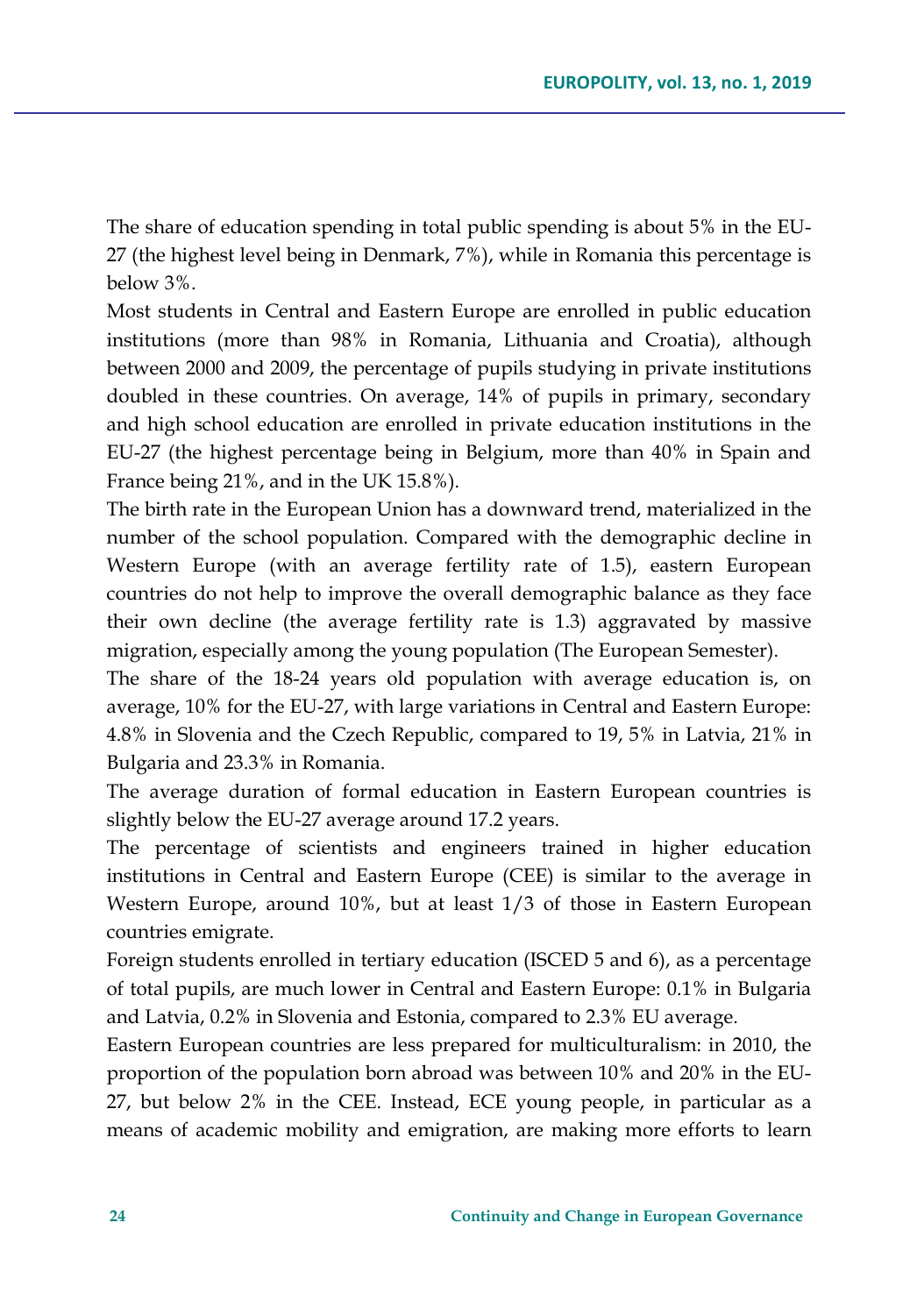languages: 99.4% in Romania and 100% in Estonia, compared to an average of 85% in the EU- 27.

The share of education spending in total public spending is about 5% in the EU-27 (the highest level being in Denmark, 7%), while in Romania this percentage is below 3%.

Most students in Central and Eastern Europe are enrolled in public education institutions (more than 98% in Romania, Lithuania and Croatia), although between 2000 and 2009, the percentage of pupils studying in private institutions doubled in these countries. On average, 14% of pupils in primary, secondary and high school education are enrolled in private education institutions in the EU-27 (the highest percentage being in Belgium, more than 40% in Spain and France being 21%, and in the UK 15.8%) (Ministry of Educations statistics 2016).

In the early 1990s, the objectives of the transition process were vaguely focused on two major priorities: democracy and market economy. Even the most optimistic analysts have not been able to foresee the actual implications for membership of the European Union. All of this data is closely related to the international situation, with the European Union being an integral part of the world.

International relations are based on structured partnerships on democracy and market economy. In any system, the organization of the state and the economic part are domains of interes. In turn, education has always been a strong point in international relations. It is said that one society can develop without education, which is the main scientific and cultural basis of humanity.

### **2. PUBLIC POLICIES AND NEOINSTITUTIONALISM**

Neoinstitutionalism, a stream of applications in all public policies, helps us move closer to the concrete case of interinstitutional partnerships.He includes more independent theories and is part of the "New Public Management" movement, as it was named Christopher Hood in 1991. Since the 1960s and 1970s, under the impact of repeated crises, Walfare State has been criticized for inefficient resource management, for climbing on a hyerarchical management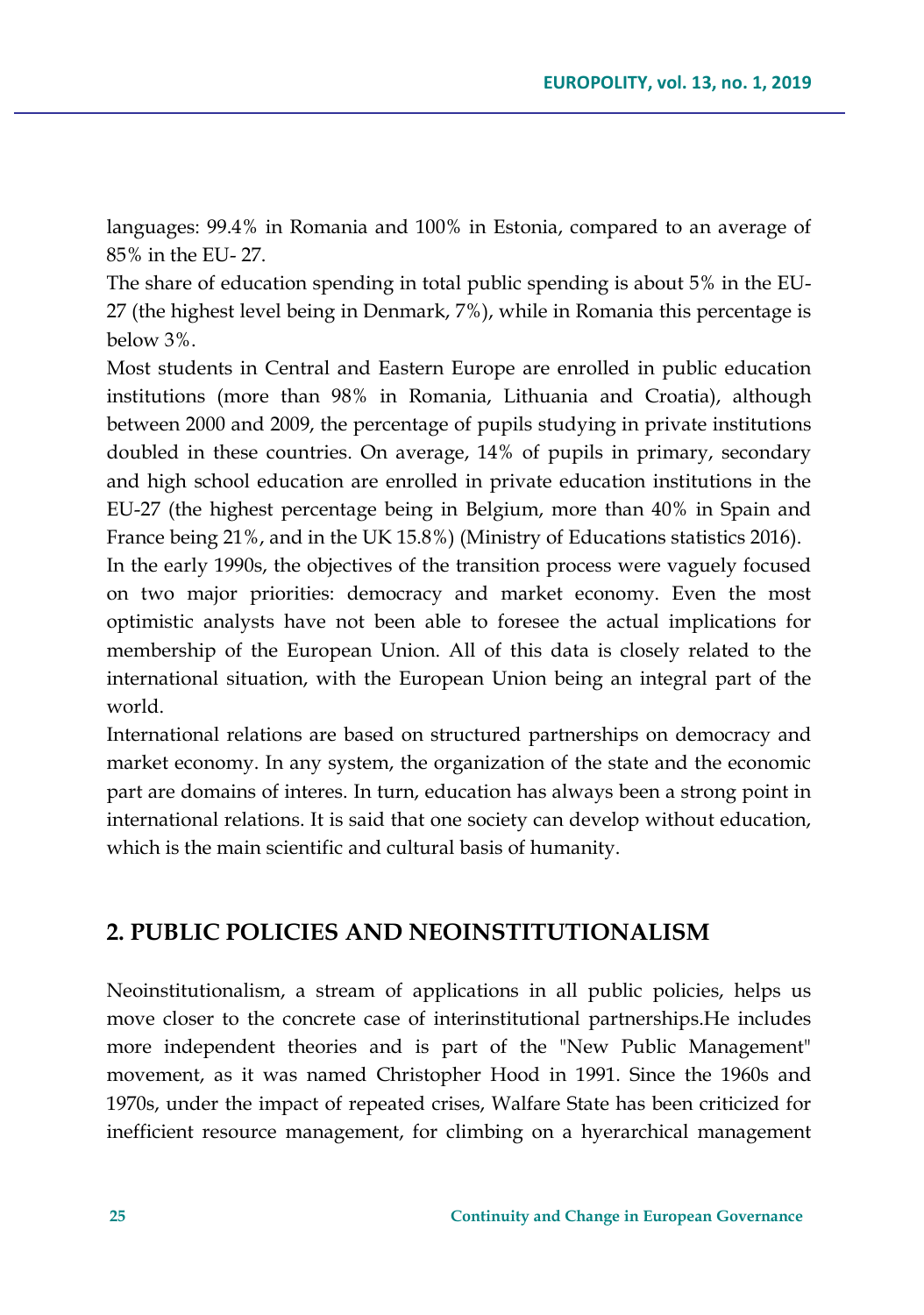style promoted by Max Weber. He has supported this model model in the 19th century, which emphasized bureaucratic hierarchy, authority and loyalty, thereby favoring institutional sclerosis, social dependence and corruption. As a result, in the 1970s, on the backdrop of the reforms initiated by former British Prime Minister Margaret Thatcher, heavily criticized and challenged reforms nowadays, some principles and methods of the private sector have been introduced in public management efficiency, competition, demand-based supply, monetary control, the latter explained by the fact that money controls the service.

The old Christian public service landmarks, theorized by Max Weber, including the separation of administration politics, the civil servant status, the prevalence of citizen's interests, were complemented by the idea of competition and profit, the use of performance indicators and external evaluations, private sector in the management of public resources.

Even though this trend has been mitigated since the economic crisis of 2008, when the state was rediscovered, becoming the job saver, taking on a large part of the debt generated by the private sector, many of the methods and principles of neoliberal origin were maintained because they offered better solutions than the bureaucratic state. They have been institutionalized and have become current practices in various sectors, including education. Educational policies have since become more pragmatic, focusing on measurable efficiency and skills, performance indicators and costing. If we analyse carefully, we realize that services have begun to be outsourced, which has encouraged partnerships and the creation of specialized agencies outside the line ministries.

By making an analysis inspired by the context of neoinstitutionalism, it is noticed that the institutional system of the European Union reflects the model of Stiglitz's principal-agent relationship. This is about a system of transferring sovereignty and delegating powers, which Kassim and Menon (Kassim, Menon 2003) critically evaluate in the context of recent developments. All these thoughts show that the company is moving towards the development of interinstitutional partnership and collaboration concepts and towards greater involvement of the private sector, associations and trade unions in public policy making.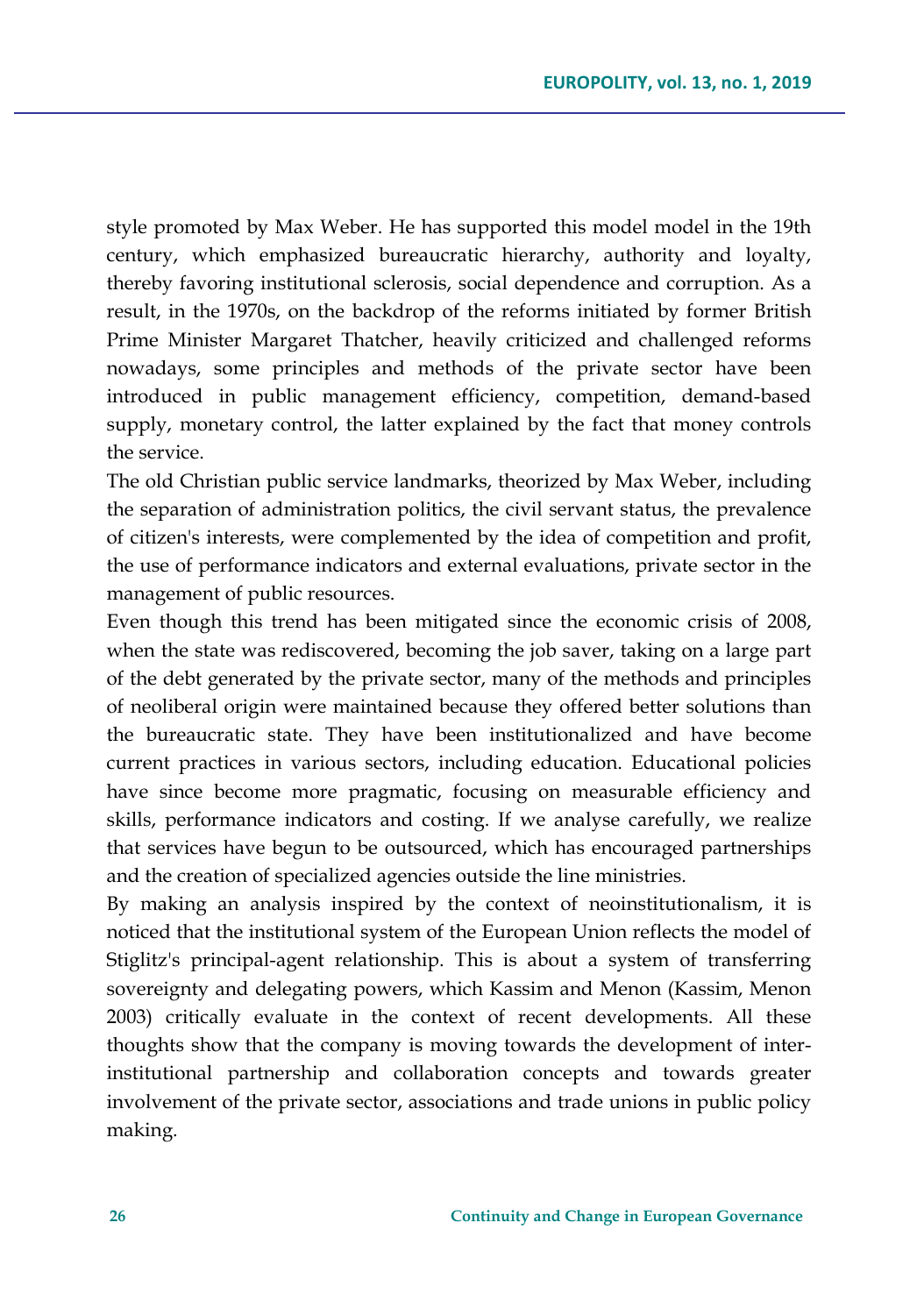According to Castells, modern society no longer operates with individuals and autarchic entities but creates a global environment of socialization, inclusion and participation. This new flow-based space tends to replace and dominate the space we have used to date. The first organizes simultaneous interconnected social practices, far away, benefiting from the participation of an unlimited number of social actors. The space of places, centered on proximity and neighborhood, does not have it as such, but it becomes a less important socializing agent. The emphasis is on connections and interdependencies and not on solitary activity of the individual motivated by his own goals and scales of success. The network society, after Castells, puts the flow, exchanges of significance between different locations and interconnected actors in the foreground (Castells 2009).

### **3. EDUCATIONAL POLICIES AND PARTNERSHIPS**

The partnerships have stayed, stand and I think they will be the basis for international relations. When we try to define the term of partnership, we have to consider that it takes place between at least two parts. These parties may be constituted by state actors, state and civil society, associative structures and trade unions. All this together creates or can create public policies and educational policies, treaties and laws in international relations.

I will focus on four types of partnerships wich i consider to be the most active and significent for the context of international relations:

- a) The alliances, which maintain a high degree of autonomy of the parties, involve association-based participation in a network of communication and cooperation, as are most international relations partnerships.
- b) Co-management, involving mandated institutional delegates, such as representatives of the parents' association, in the Board of Directors of the educational establishment;
- c) The consortium, which consists of a temporary pooling of the institutions concerned to strengthen its position on the services market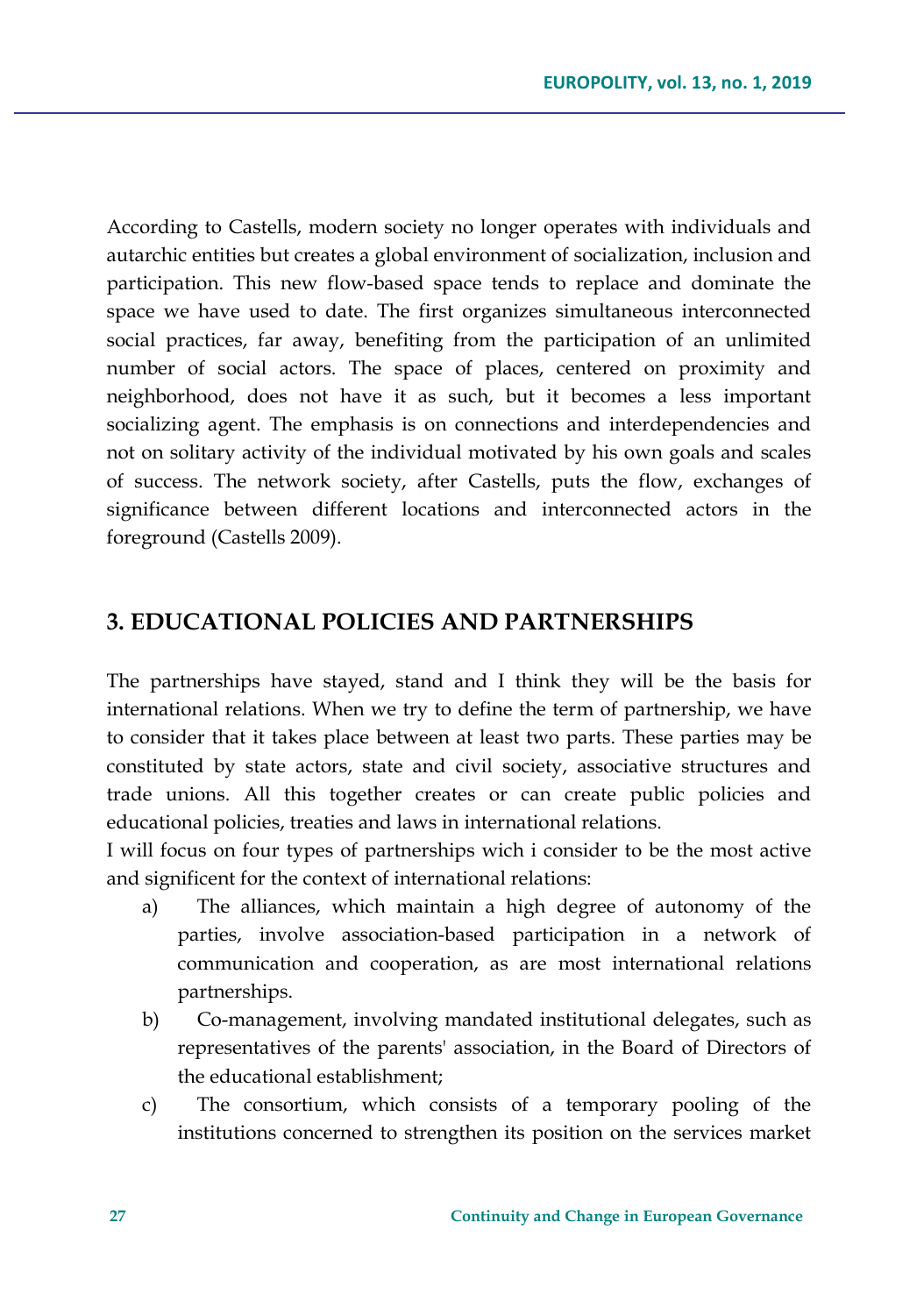and to address issues of common interest more effectively; they work on an association basis, and as an example we could discuss intercommunity development associations;

d) The social partnership, which is a social dialogue structure, made between trade unions and employers, plus the representatives of the Government, in the variant of the tripartite partnership; is a highly institutionalized formula at European level, where we can remember the Economic and Social Committee and at the level of the member states, for example the Economic and Social Council of Romania.

There is a great diversity of partnerships as a form of networking for cooperation and communication. Spontaneously or on the initiative of the authorities, with a participation that can engage several institutions or entire sectors of activity, represented in a large-scale structure, inter-institutional partnerships have become an indispensable actor of public policies. It is a natural result of the functional specialization of the institutions, on the one hand, of the need to use resources as efficiently as possible. The spectacular emergence of interinstitutional partnerships confirms the finding that none of the public-space actors, not even the state that seemed omnipotent in the age of modernity, can solve by itself the social problems we face. Europality is the most relevant case of interinstitutional partnerships. What it follows from the analysis so far is that the Europality involves new types of actors and new forms of collective action. International agenda is less dominated by charismatic personalities but is better a space of alliances and permanent collective and for that, the interinstitutional partnerships meet the following conditions that i think will support this analysis:

a) They are institutions with legal personality, not private individuals. According to Scott's classic definition (Scott 2004), institutions are "rules systems that determine human interactions." They are relatively stable, because they allow the realization of certain social functions such as school or university, Parliament, police, customs, hospital or court are indispensable, among other things, so that they are explicitly mentioned in any law regarding their fields of competence. The collective action of the society is organized through the institutional system. Partnerships increase the operational base of the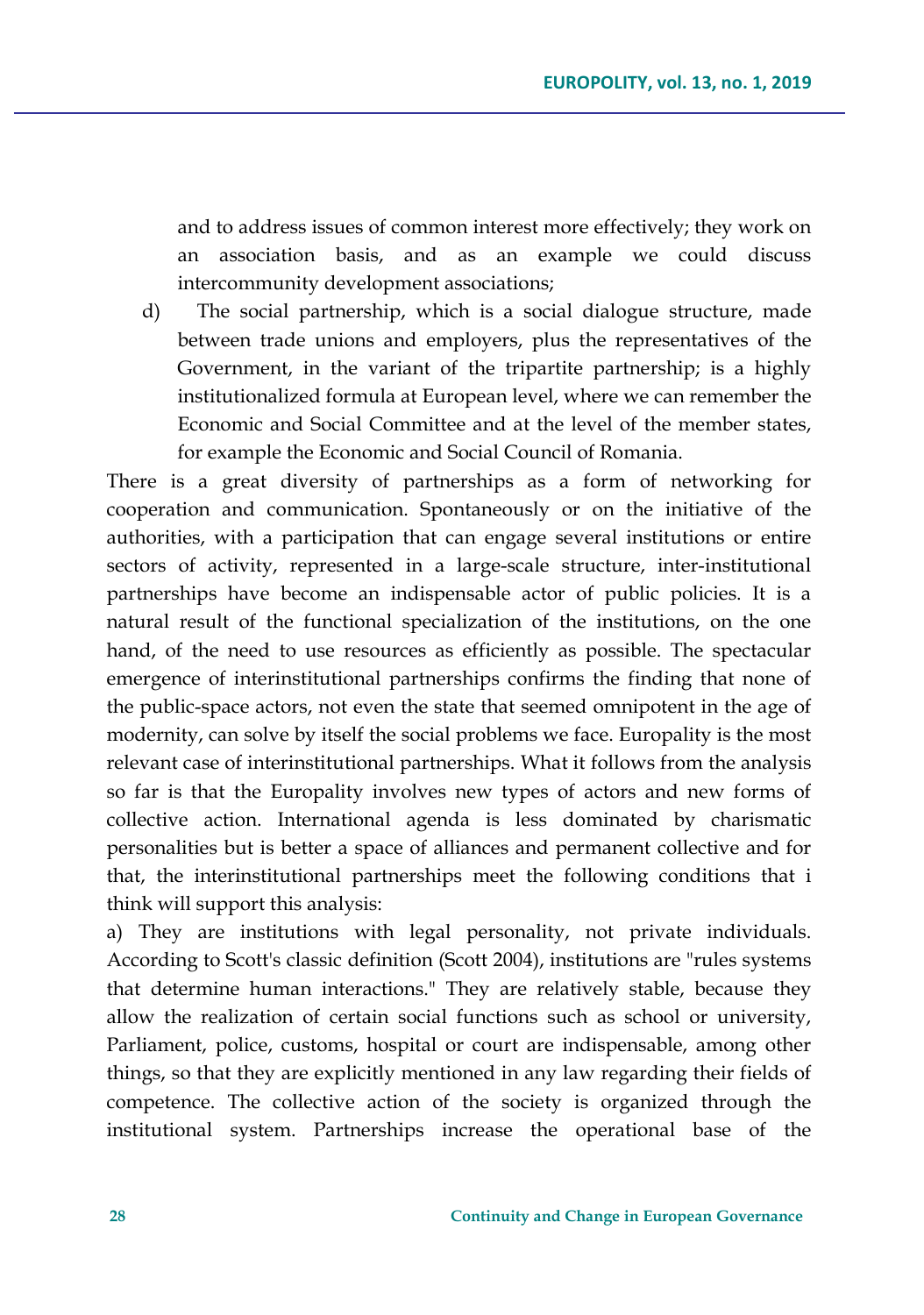institutional system and provide new opportunities for operation and organization (Scott 2004, 296).

b) Benefit from public recognition, which gives them authority and organizational identity. Partnerships act on their own, regulations that may be in the form of law, but also through association agreements, charter or internal regulations. As actors of public space, partnerships are bound to ensure transparency and public accountability.

c) Partnerships are not limited to the juxtaposition of resources. They are nonhierarchical symbolic systems that provide a moral reference framework or what Wenger (1998) calls a "community of practice." It is a community of values and meanings, a social learning space where each participant comes with its organizational history, its own skills and messages. This interinstitutional community is legitimated by its social utility, by the added value of the union to the singular contributions of the participants.

For the international relations perspective, the most suited form of interinstitutional partnership is the alliance. She is based on the affiliation decision of the institution. If we are talking about the degree of autonomy, alliance is preserving the institution's autonomy. If we are talking about regulations, the alliance is characterized by association agreement, valid through the consent of the parties. Also, the organizational identity of an alliance is being a participant in a communication network, without changing its identity.

Erasmus program can be described as one of the most successful European programs due to the large number of teachers, administrative staff and students who benefit from annual exchanges of experience between their universities or faculties.

As we can learn from the official website of the program, Erasmus + is the program by which the EU supports education, training, youth and sport in Europe. It has a budget of EUR 14.7 billion, with the help of which over 4 million Europeans can gain experience and have access to study, training and volunteering abroad. Opportunities are for both individuals and organizations.

The budget of the program is EUR 14, 7 billion. More than 4 million people can be involved in this program. There are approximately 2 million students, approximately 800,000 associate professors, teachers, trainers, educational staff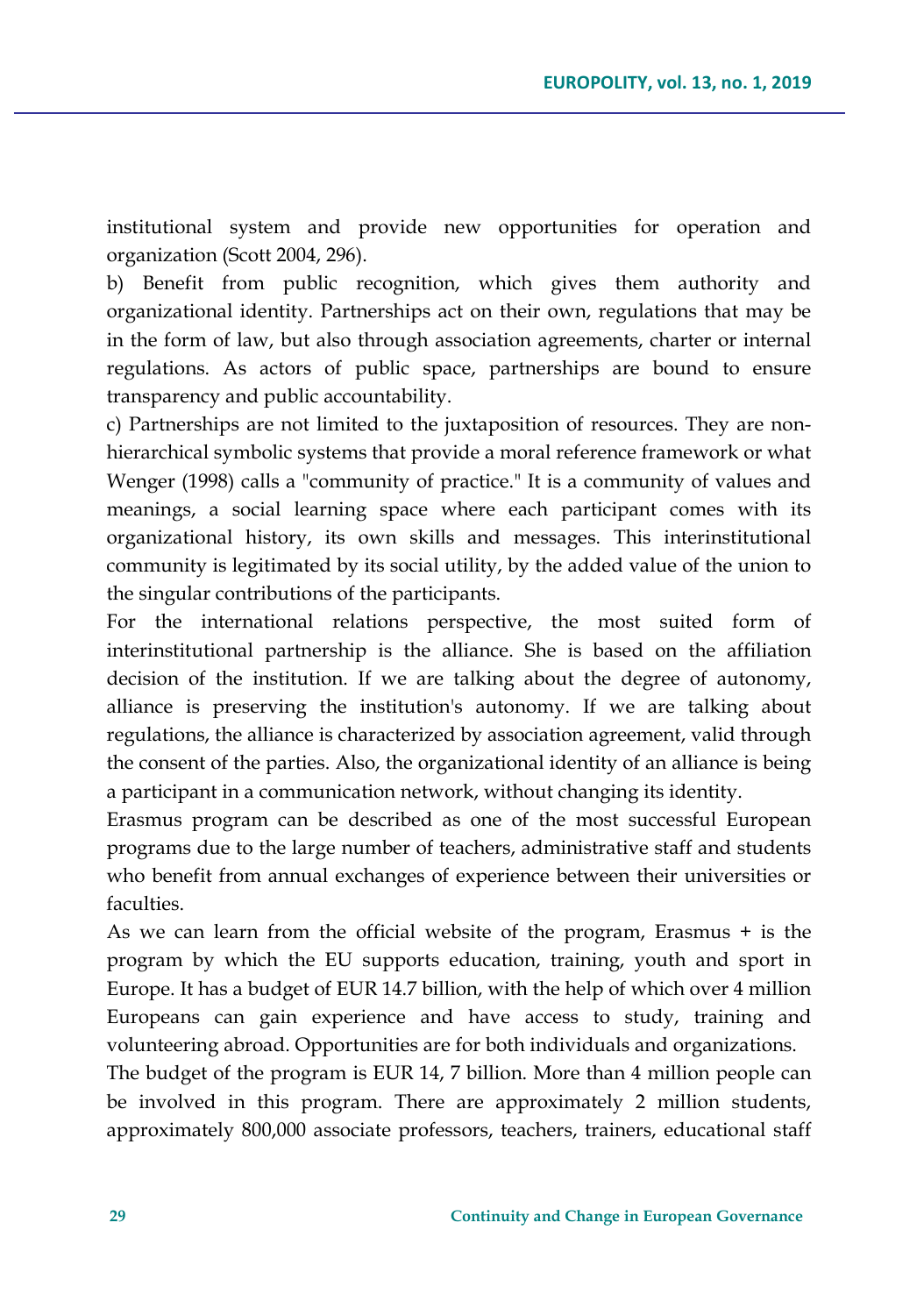and youth workers who can benefit by this exchange. There are also, approximately 25 000 partnerships bring together 125 000 schools, education and training institutions, higher education and adult education institutions, youth organizations and businesses, and over 150 alliances established by 1 500 higher education institutions and businesses. Finally, there are over 150 alliances established by 2,000 enterprises and providers of education and training. (https://ec.europa.eu/programmes/erasmus-plus/about/key-figures\_ro)

All of this data shows us that Erasmus can be defined as a type of valid partnership that has the characteristics of an alliance. Institutions and people benefiting from the program are alliances and partnerships based on this exchange of good practices meant to lead to organizational development.

The second model of a partnership it is the **Co-management**. His representativeness it is characterized by pass through elections (or other form of voting) and institutional delegation. Here, the degree of autonomy it is within the limits of the mandate and the regulations are based on a charter or regulations. It is the participant in the management of the organization in which is integrating this overall mission if we are talking about the host institution. Or she can become.

Third model of partnership that i have choosed to talk it is the **Consortium**. His representativeness it is characterized by decision of the management of the institutions and by voluntary participation and collegial type. His degree of autonomy is represented by participating institutions whom they are coordinating their policies, but they maintain the autonomy and authority of their own leadership and the regulations are made in terms of the cooperation agreement, complemented by reciprocal service contracts and sharing of resources. Consortium has a new organizational identity, obtained through the participants cumulated image and resources.

The last type of a partnership is the **Social partnership** who is representing large categories and sectors of activity who choose representatives in partner structures at local, regional and national level. Delegation of authority is in the form of representation mandate. The institutions represented retain their autonomy, but the participants become partners or members of a corporation. It is also characterized by a double loyalty to institutions of origin and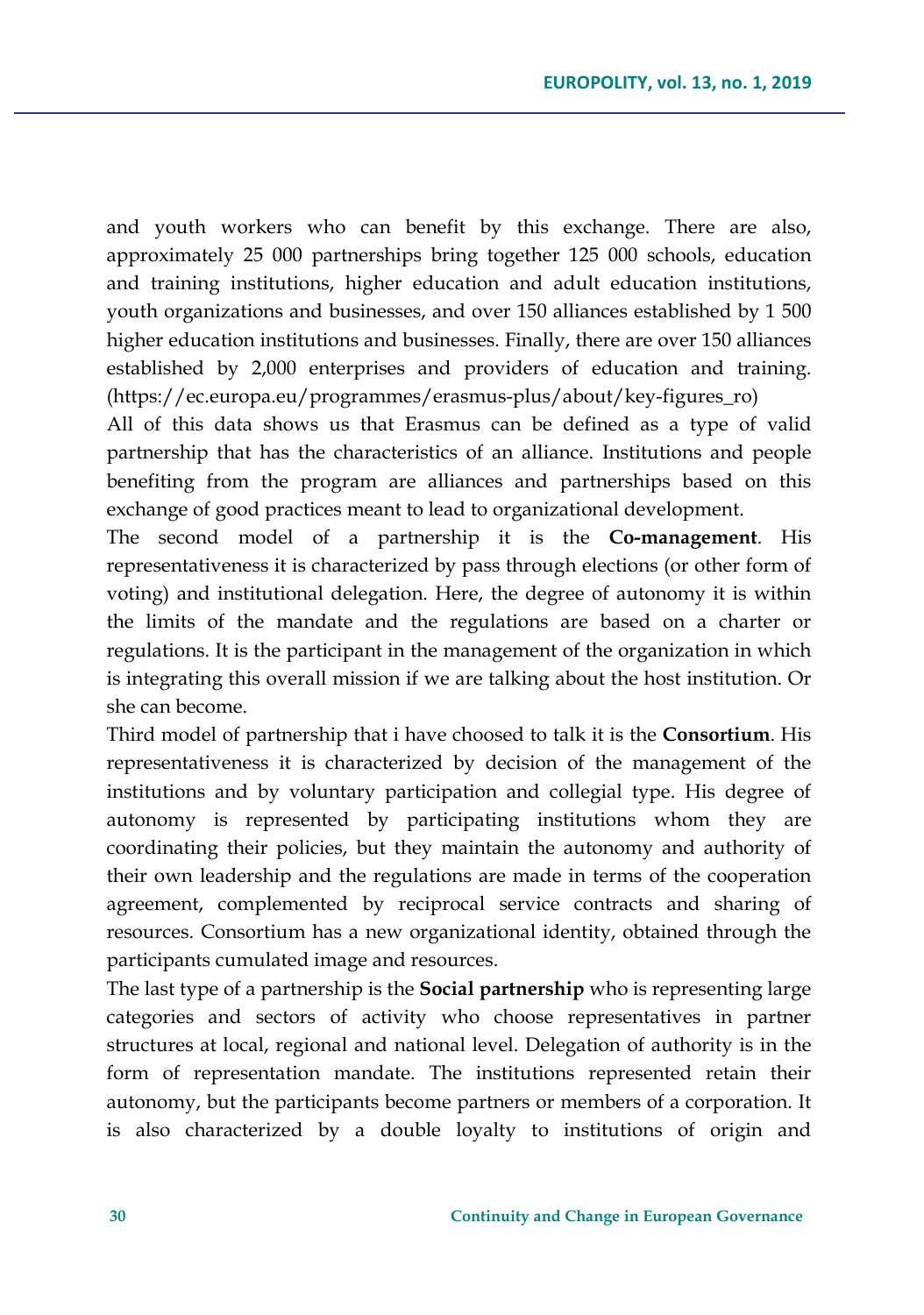partnership. The regulations are characterized by labor law and related policies (social protection, vocational training, regional development), by ad-hoc regulations (for internal use) and informal consensus among partners.

In my doctoral research, I have used a questionnaire to find some answers to the general question regarding the organizational culture of partnerships and its role in international relationships. The questionnaire was addressed to pupils, students, representatives of parents and managers of educational institutions. More concretely, it addressed particular aspects of partnerships between trade unions, educational institutions, representative associations of pupils, students or representatives of parents and educational institutions.

The first question concerned the decision making process within the bodies or organizations of which the respondents are involved. The question was addressed mainly to educational institutions managers (see the graph, herewith). The blue chart is represented by expresion "most often", the red is "often", orange is middle, the green color means "few times" and the purple means "never".

The blue chart indicating that most of the time, within an educational institution, the decisions are taken by the Board of Directors, at first glance we can interpret as an institutional body that makes the decisions most often in within an institution. But at the same time, I could consider the Board of Directors as a model of partnership within the institution, especially because it includes delegates from local authorities, school manager, teachers, parents, and even student representatives as guest.

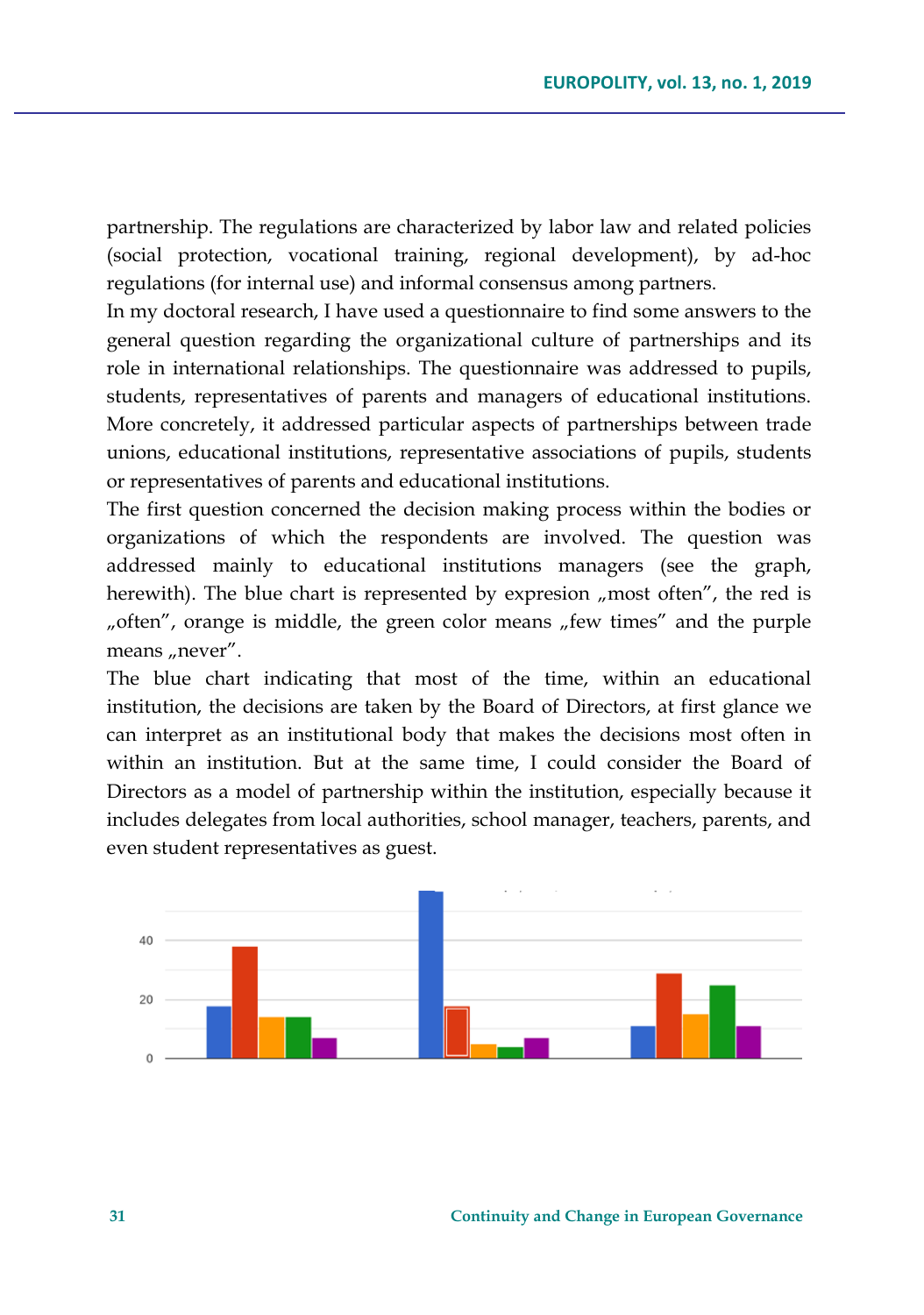Besides this, we can see that in the institutions, the role of the leader or his representative is an essential one. As the first graph shows, the one on the left, we notice that most of the decisions are taken by the leader.

In the last graph, the one on the right, we can see that most of the decisions are taken with the help of other institutions or bodies. From this we deduce the fact that there is a desire to create partnerships with other structures or institutions, and even we can say that for some time there is a organizational culture based on partnerships within the public institutions.

No institution or organization can operate without a regulatory framework. Most of the time, they operate on the basis of a minister's order, a regulation of organization and functioning or a statute. I have considered the question below about regulatory initiatives or the regulatory framework of the organization, having to find out what the degree of involvement of respondents in this topic is. I believe that every member of a team or employee of an institution could contribute to the creation of a set of regulations designed to improve the activity and conditions within the organization. As we can see in the graph below, there is little difference between respondents who are involved in creating such regulations and those who do so. In this figure, those people who answered with Yes are represented by blue color, and those who answered with NO are represented by red color.

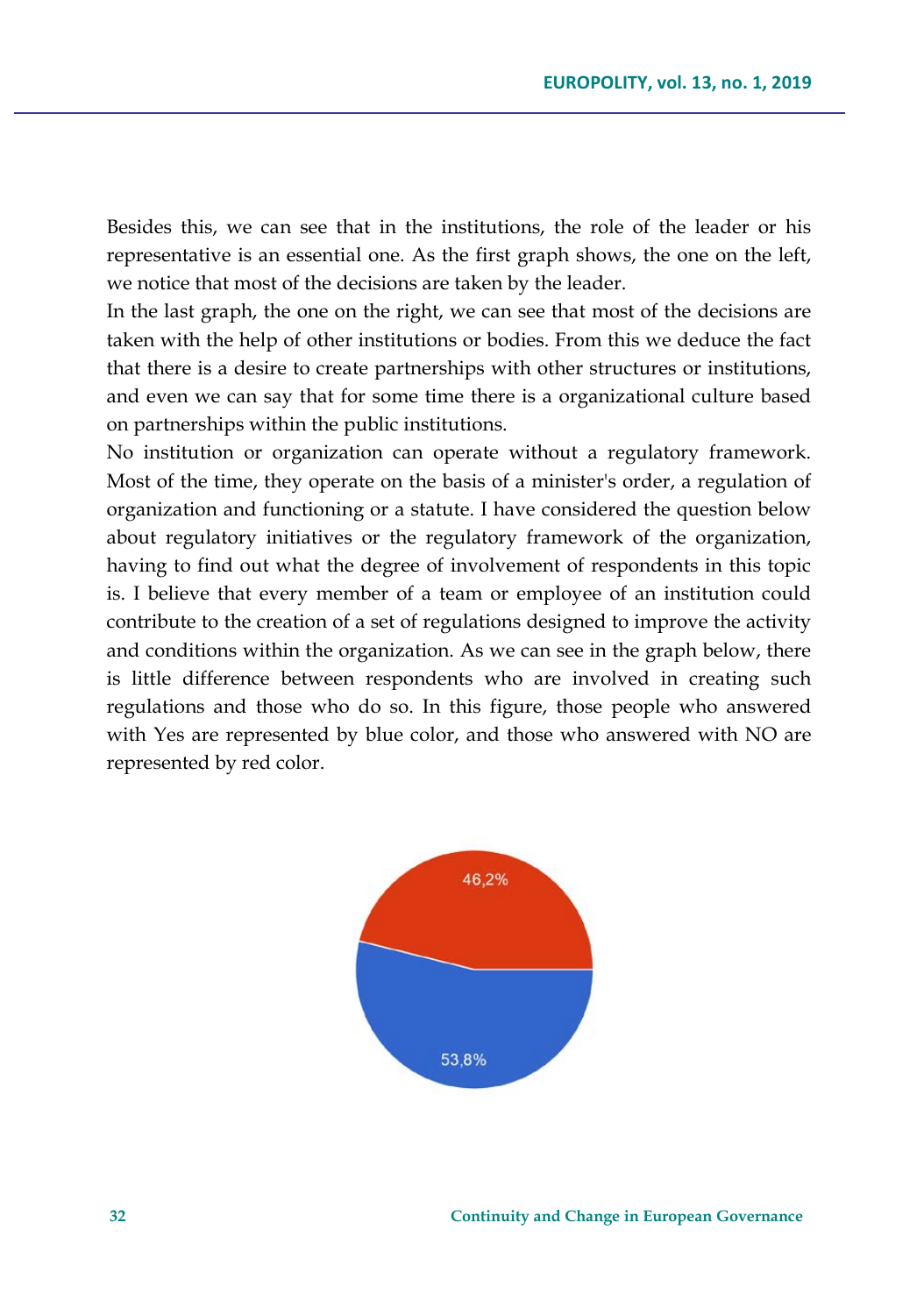No partnership can take place without an active participation in the types of decisions that are made within an organization. As I have noted above, given that decisions are mostly taken by the management, it seemed important to find out if the people who are present at the meetings of the management of the organizations consider their involvement and participation to be beneficial. As we can see, in the figure that has the question "Your participation in the meetings of the leadership of your organization influenced the decisions of the organization / institution / favored institutional development? And analysing the chart we realize that the opinions and active participation of the interviewed persons influenced the decisions made within the organization, even to a small extent. We need to check here red, orange and green colors. From blue to purple, the meanings are from less to decisive.



When asked about the forms of institutional partnership in which your organization participates, the 72% respondents chose the public-private partnership. Looking at this aspect, we can see that, both at national and international level, partnerships between public and private institutions are the largest interes. Over time, the state played the largest role in the development of society. Often, even the one. Along with the first types of state organization with the help of democracy, other forms of collaboration, in the beginning, of the representatives of the state governments with different people, have emerged, reaching to this public-private interinstitutional collaboration.

As can be seen in the figure below, the question "To what extent are interinstitutional partnerships contributing to the development of the quality of the activities carried out in your institution?", about 79% of respondents have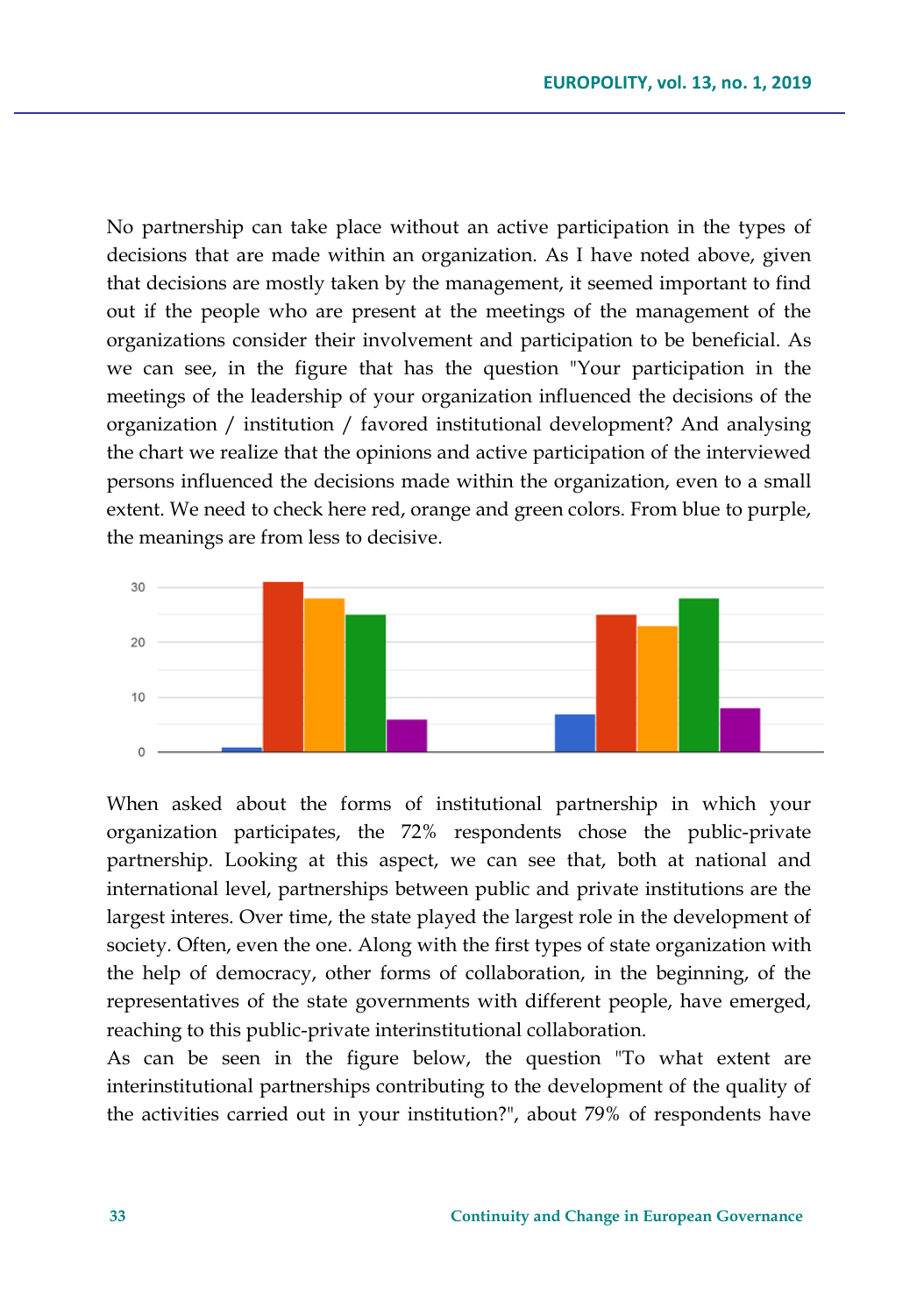shown that interinstitutional partnerships are largely conducive to organizational development. The blue part represents aproximative 18%. Those are the respondents who think that interinstitutional partnerships contributing to a small extent on development their institution.



The main problem that may argue within this model of educational policy variants that many contemporaries see as the best, I refer here to Partnershipbased Governance is the risk that state actors or government representatives have the same priorities as civil society representatives. As is the case with international relations, when you create a partnership or a policy, some parties have more to gain and others have to cede certain aspects. This is also the case within the Government where, many times, what civil society considers and regards as something very easy to accomplish, state representatives, with important and truthful arguments, proves that it is harder or even impossible to achieve.

Schooling is, in my opinion, one of the goals that each society should consider to be the main one. At the grassroots level, there is an alarming rate of school absenteeism and even school dropout. There are studies that show us that the situation is alarming in states in South East Europe and especially in Africa. There are world bodies such as the UN or UNICEF who have created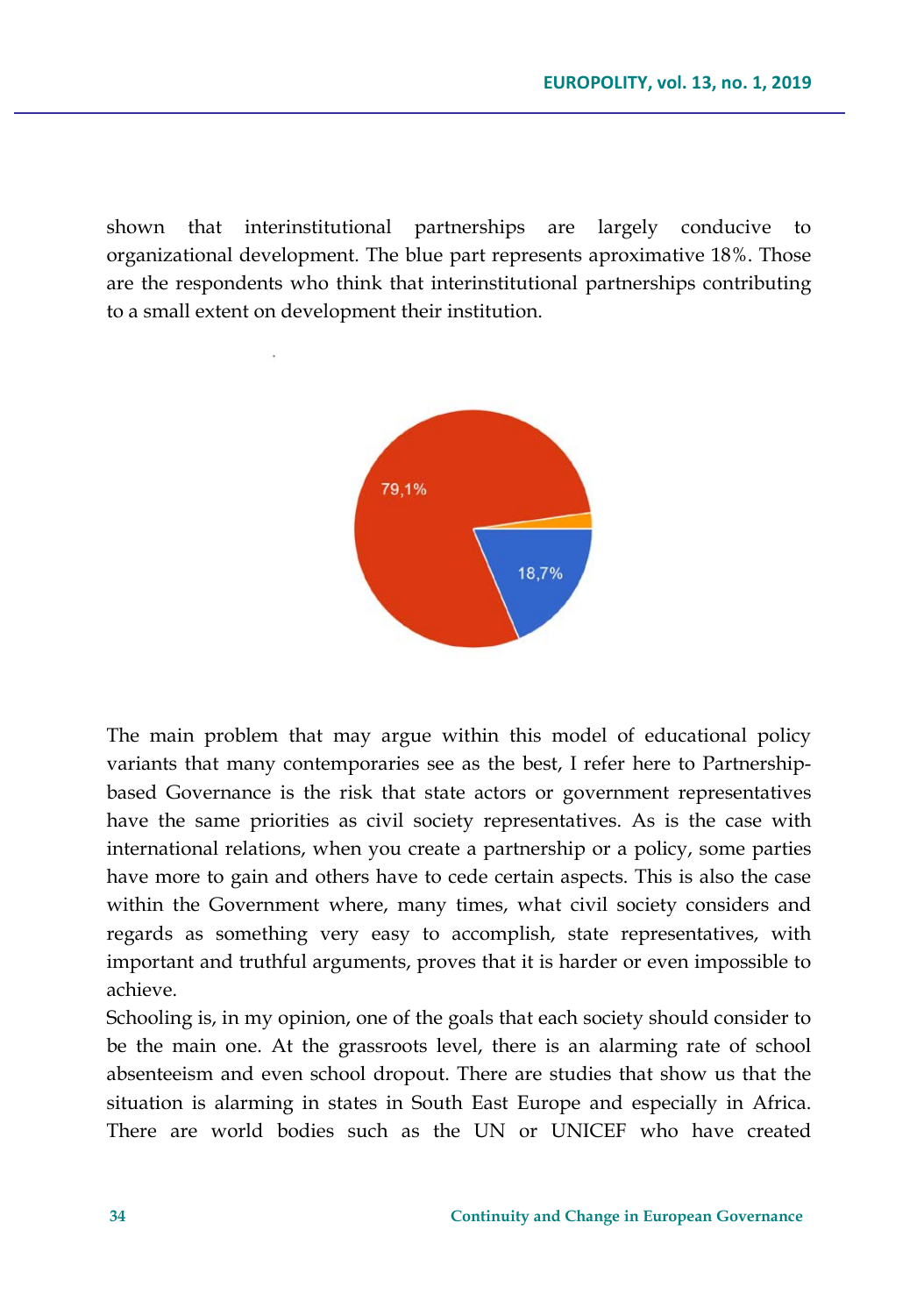partnerships and even policies with state actors to try to identify the causes of this worrying and especially trying to come up with solutions. Even in Romania there are alternative programs to combat school absenteeism and school dropout. These programs are based on cultural, artistic and sporting activities designed to discover pupils' special skills. These often take place in educational institutions, precisely to attract students and to make them want to spend time in school.

In the field of international relations, most interinstitutional partnerships are in the form of alliances, following the model described above. Waddell and Klagram (Waddel, Klagram 2007) explained this situation through the action of the principle of sovereignty and the prevalence of intergovernmental law, which limits, in fact, the possibilities of international integration. Even in the context of the European Union, where Community law acts and sovereignty has its own manifestation, alliances are the most common interinstitutional arrangement. We can illustrate this trend by analysing three successful European programs dedicated to major fields of activity, namely education, science and culture. I am referring here to the Erasmus, Cost and Creative Europe programs. They can be analysed on the basis of the matrix who is refering at type of partnership, implementation study and some statistic dates, with concrete reference to the four criteria, namely representativeness, degree of autonomy, regulation and organizational identity.

#### **4.CONCLUSIONS**

Each institutionalized system is well established. In democracy, state institutions are meant and are encouraged to work together. There can be no education system without economics, there can be no market-orientated production and there can be no ministries without government. Certainly, since the formation of the modern state, the institutions have had to obey state finances. In education, as with any other type of public policy, initiative or action, budget allocations are needed to meet the needs of citizens. I believe that one of the major problems of the education system in Romania and beyond is represented by under-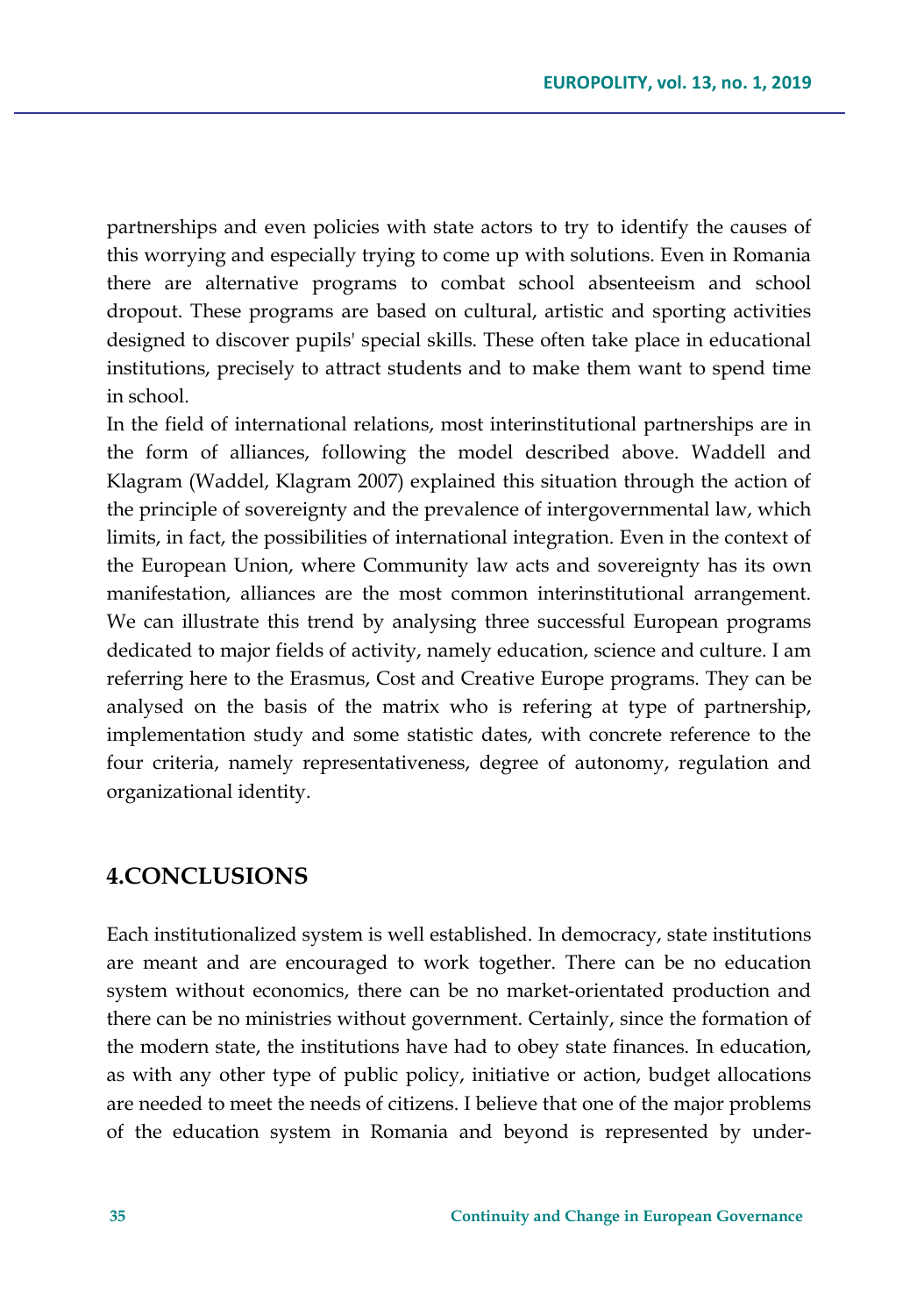financing. Educational policies developed, developed and implemented through partnerships are certainly an alternative to classical policy on the hierarchical scale of law enforcement.

The society must be in a continuous development. Educational systems must keep up with the dynamics of intellectual development of youth. Technologies are developed along with education, and education systems can also be developed with the help of technology. The current generation of students need a school to attract them, which will make them want to spend their time within the classroom. If the educational system is able to keep up with the needs, requirements and qualities of the new generations, society in the future will only gain.

The future of education will probably be described by the phrase "a different education" centered on the pupil but produced by teachers with the help of civil society, associative structures in the field and even with the direct involvement of pupils and students. The main bearers of the education system can become the main source of ideas for responding to their needs. And at the same time, the needs of teachers also. All society is based on education and these answers can be found through the partnership of all the actors involved there.

International relations are a dynamic field. The rules that guide them, the diplomacy, the politics and the citizens' needs are constantly changing and developing. For the best results, the field of international relations is based on partnerships. Some partnerships are civil, other institutional, interinstitutional and partnerships between individuals and organizations. At the same time, the partnership between decision-makers and non-governmental organizations is a very important one in the field of international relations. As Europe is on the move, partnerships between states are on the rise. Only with good communication and many exchanges of good practices, society can develop and change for the better.